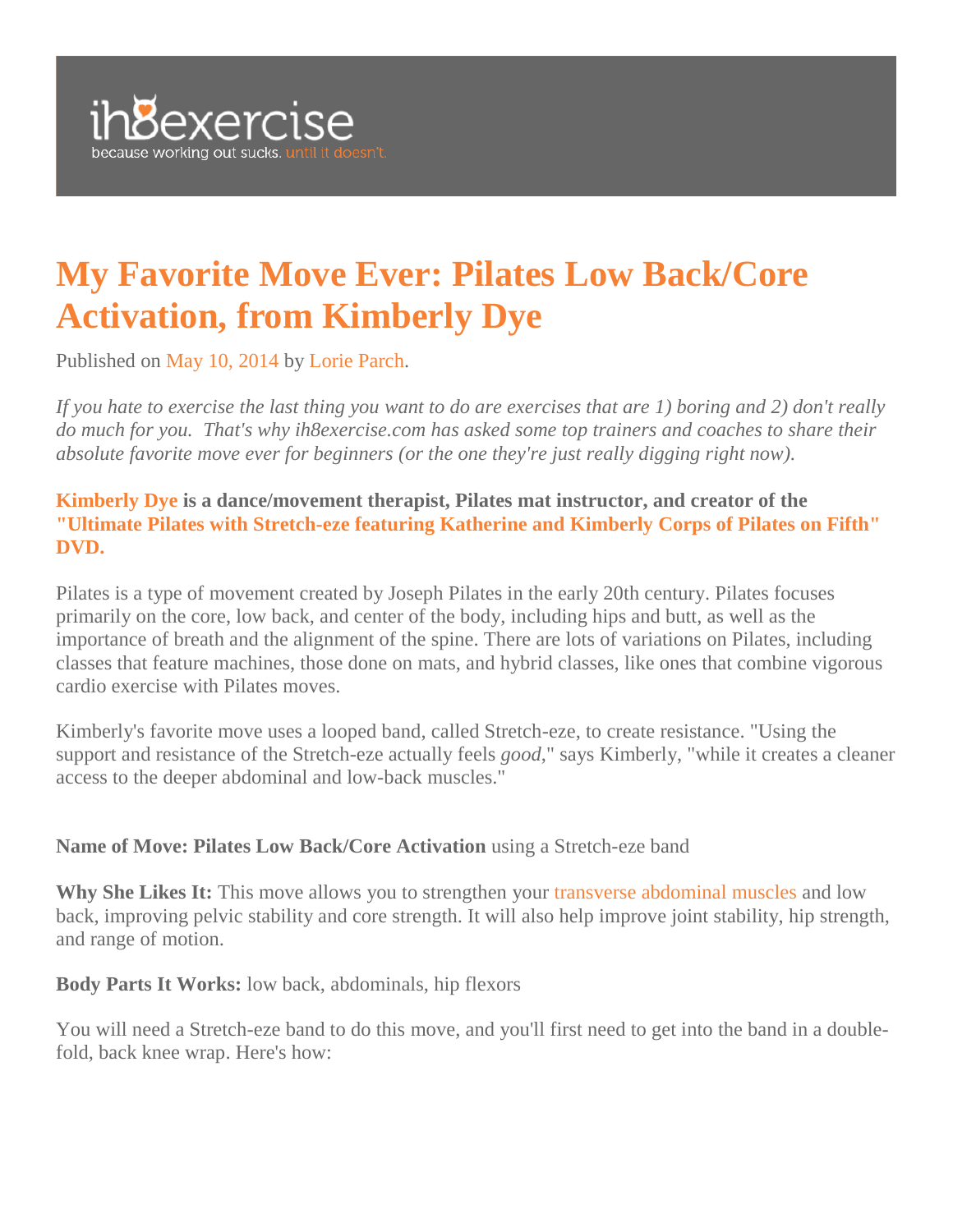

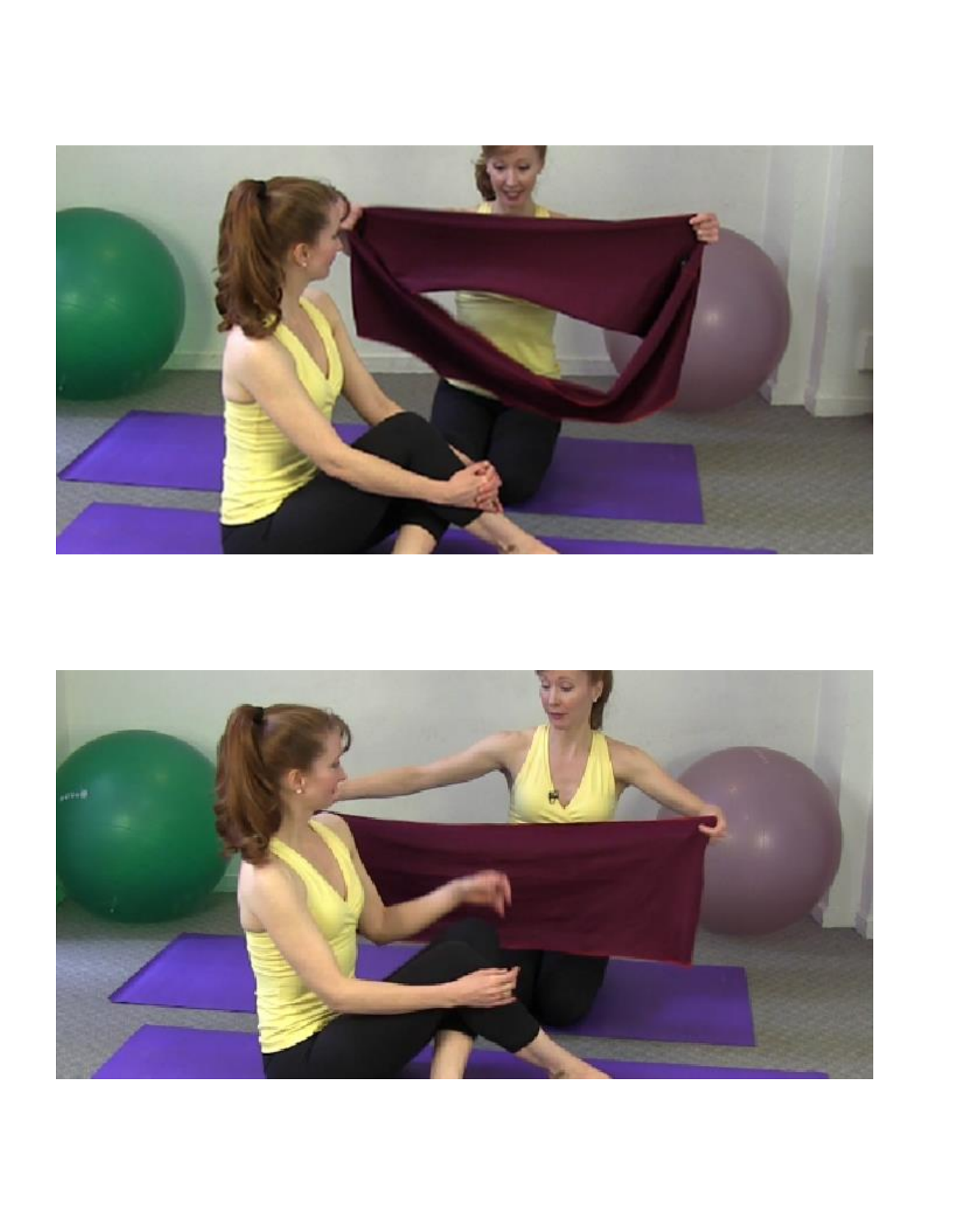

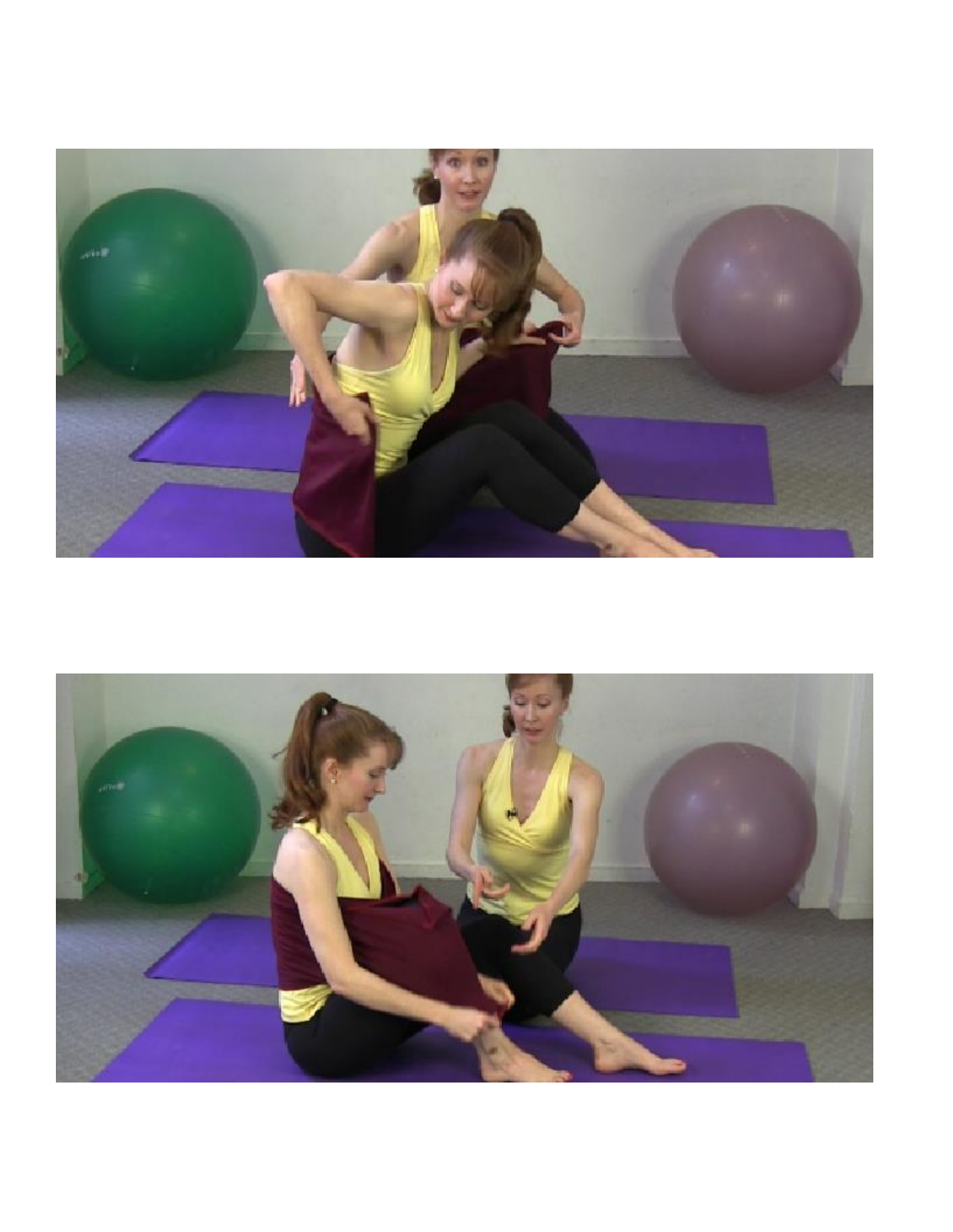

## **Here's how to do the Low Back/Core Activation with the Stretch-eze band:**

1. Inhale and exhale for four breaths. Send your breath into your back, side, and lower ribs without lifting your shoulders. Press your back and knees slightly into the resistance of the band to feel back expansion and leg/hip stability.

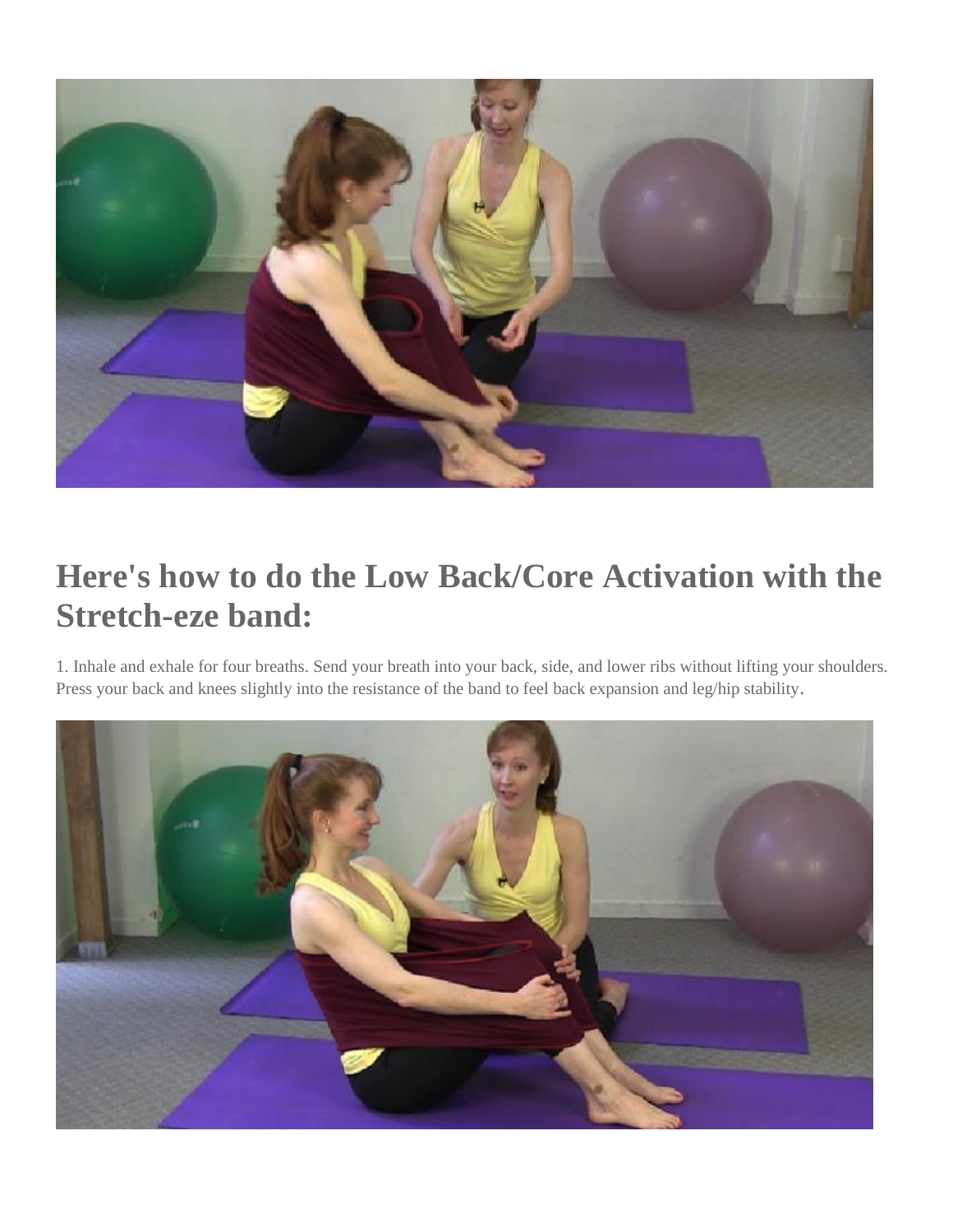2. Roll down to a supine position (on your back) and feel the length of your low back on the floor as you keep resistance between the leg and knee in the band. Find a neutral low-back spine position where your back is not arched and your pelvis is not tucked, but your back is lengthened, maintaining a natural low-back curve.



3. Maintaining that position, bring your right leg to tabletop position (knee bent at hip level, lower leg and foot pointing forward). Feel the relationship between your low back and your abdominals as you lift your right leg.